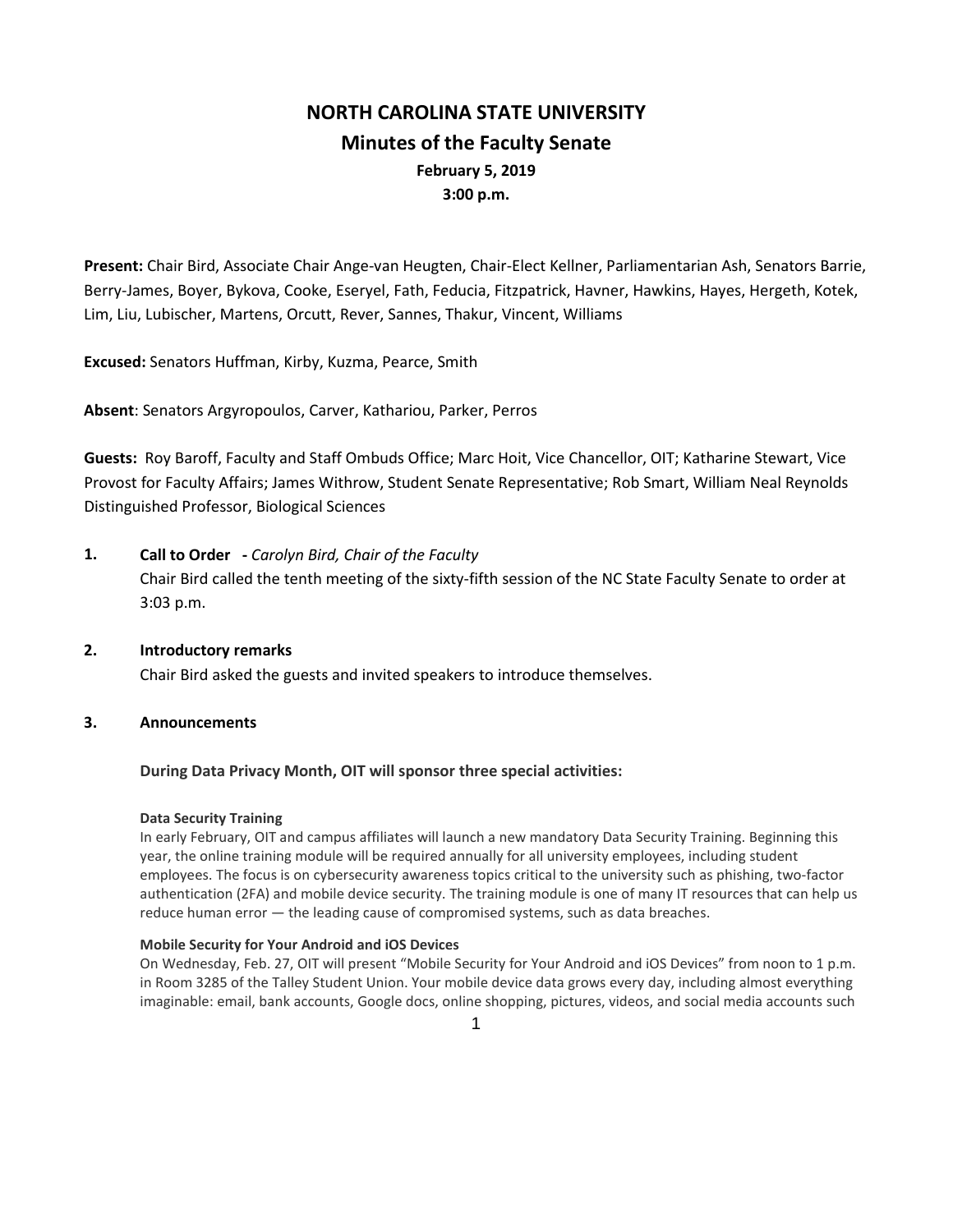as Facebook and Twitter. The features that make your data so accessible also make your devices vulnerable to cyber attacks. Come to this presentation to determine if you have successfully implemented the university's [Mobile Device Security Recommendations](https://oit.ncsu.edu/it-security/mobile) along with security protocols of the new *Endpoint* [Protection Standard.](https://policies.ncsu.edu/rule/rul-08-00-18) They can protect your devices against the most common security risks. To register, visit [REPORTER.](https://reporter.ncsu.edu/link/courseview?courseID=OIT-Mobile-Security&deptName=OIT) Light refreshments will be served and you will have the opportunity to win great door prizes.

#### **Mobile Device Security Checkpoints**

On Feb. 27, OIT will host several Mobile Device Security Checkpoints from 10 a.m. to 2 p.m. on the second floor of the Talley Student Union. If you have questions about mobile device security or general computing questions, OIT Security staff will be on hand to arm you with answers. Bring your mobile devices!

### **4. Approval of the Minutes, Regular Meeting No. 9 of the 65th Session, January 22, 2019** *Kimberly Ange-van Heugten, Associate Chair of the Faculty*

Associate Chair Ange van Heugten called for a motion to approve the minutes for the ninth meeting of the 65th session of the NC State Faculty Senate. A motion and second were made and the minutes were unanimously approved, with noted grammatical corrections.

### **5. Provost's Remarks and Q/A**

*Warwick Arden, Executive Vice Chancellor and Provost*

Provost Arden brought greetings to the Faculty Senate. He spoke about leadership searches that are currently in progress, noting the Poole College of Management Dean search committee, which is chaired by Dean David Hinks, and the Vice Provost for Continuing Education search committee, which is chaired by Leslie Boney.

The next search that is set for launch is the Vice Provost for Institutional Equity and Diversity, which is a very important position. This role is currently being filled by Sheri Schwab in an interim capacity. "We hope to have that also brought to resolution by the summer."

Provost Arden reported that the Chancellor has announced a new incoming Athletic Director for the University. "Debbie Yow is planning to retire at the end of the semester. She has done an amazing job as Athletic Director and really deserves a great shout-out." We have now named her successor to be Boo Corrigan, who is currently at West Point." Provost Arden provided a bit of background information on Mr. Corrigan. "I think our Athletic program will be in really good hands."

### **Questions**

*Chair-Elect Kellner:* You didn't mention a chair for the Equity and Diversity search. Has that been named yet?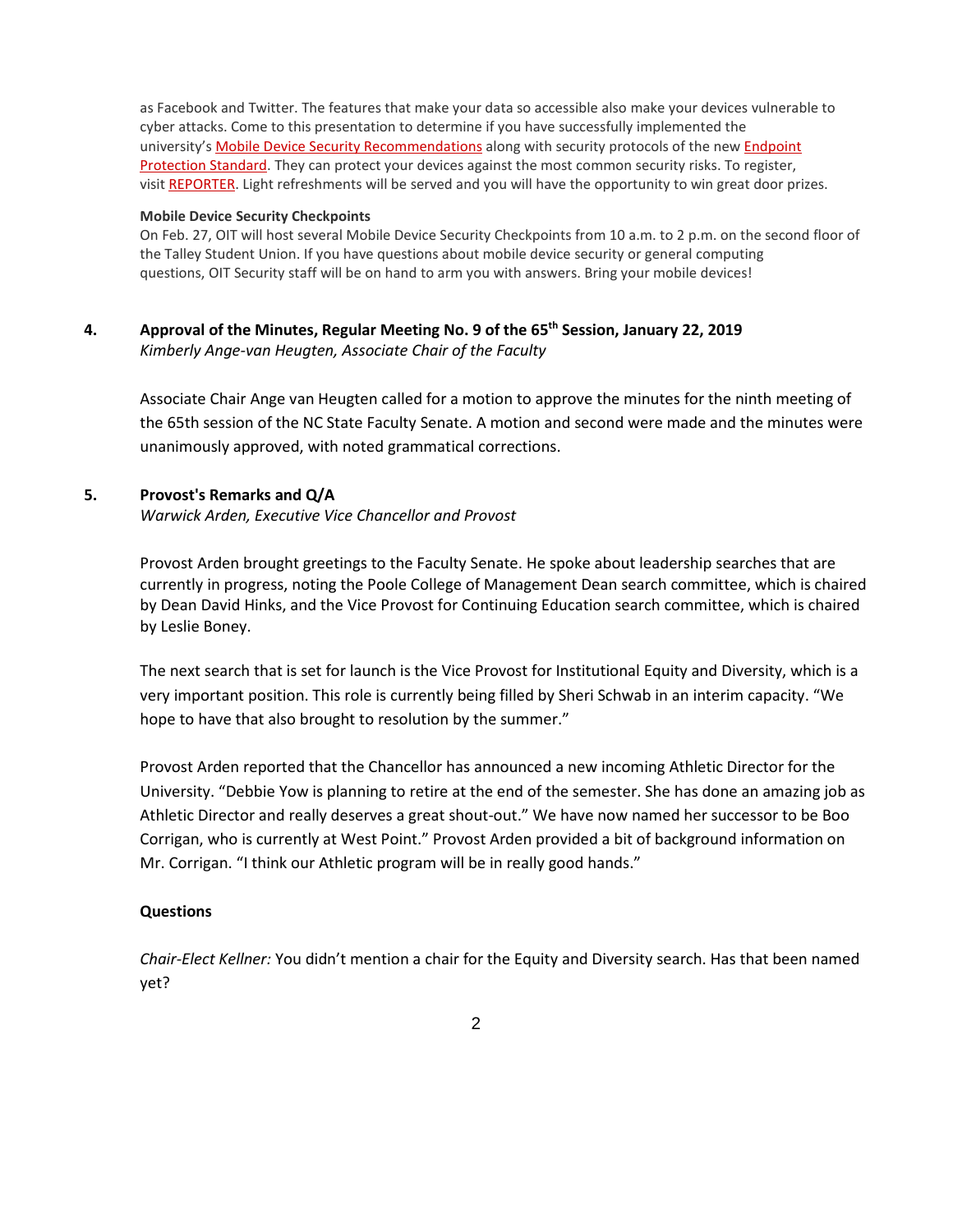Provost Arden responded, "That hasn't been publicly named yet. Lisa Zapata will be chairing that search. The committee has not been finalized yet but we are working on it right now."

### **6. Research Leadership Academy**

*Dr. Rob C. Smart, William Neal Reynolds Distinguished Professor, Biological Sciences*

The Research Leadership Academy (RLA), established in FY2016, is the faculty-driven epicenter of research leadership and faculty mentoring enhancing NC State's research culture. The RLA operates for the development and implementation of best practices in the empowerment of research faculty at all levels at NC State.

This discussion will focus on how the RLA advances a culture of mentoring across campus, empowers faculty for success, and promotes an intellectual, multidisciplinary research community and the best administrative practices.

### **Please see the full presentation here:**

### <https://facultysenate.ncsu.edu/files/2019/02/RLA-Presentation-to-Faculty-Senate-2-5-19.pdf>

The Research Leadership Academy (RLA) is the faculty-driven epicenter of research leadership and faculty mentoring enhancing NC State's research culture. The RLA is composed of the University's most outstanding researchers and mentors from diverse fields; members are selected on their records of and active engagement in research and mentoring of faculty. The RLA is charged with the development and advocacy of best research and administrative practices to advance the diverse research faculty at NC State.

### **Goals**

- Encourage a culture of mentoring across our campus
- Help empower faculty for success
- Advance an intellectual, multidisciplinary research community
- Develop and promote best administrative practices throughout the NC State research community

### **Past Events**

### **RLA Junior Faculty Forum October 11, 2018**

*Moderators:* Christopher Frey and David Muddiman

*Purpose:* Junior faculty question a panel of senior faculty and university leaders about concerns and challenges in today's research environment.

*Panelists:* Ed Bowden (COS), Katharine Stewart (Faculty Affairs), Cranos Williams (COE), Sarah Desmarais (CHASS)

*Total Attendees Day of Event:* 61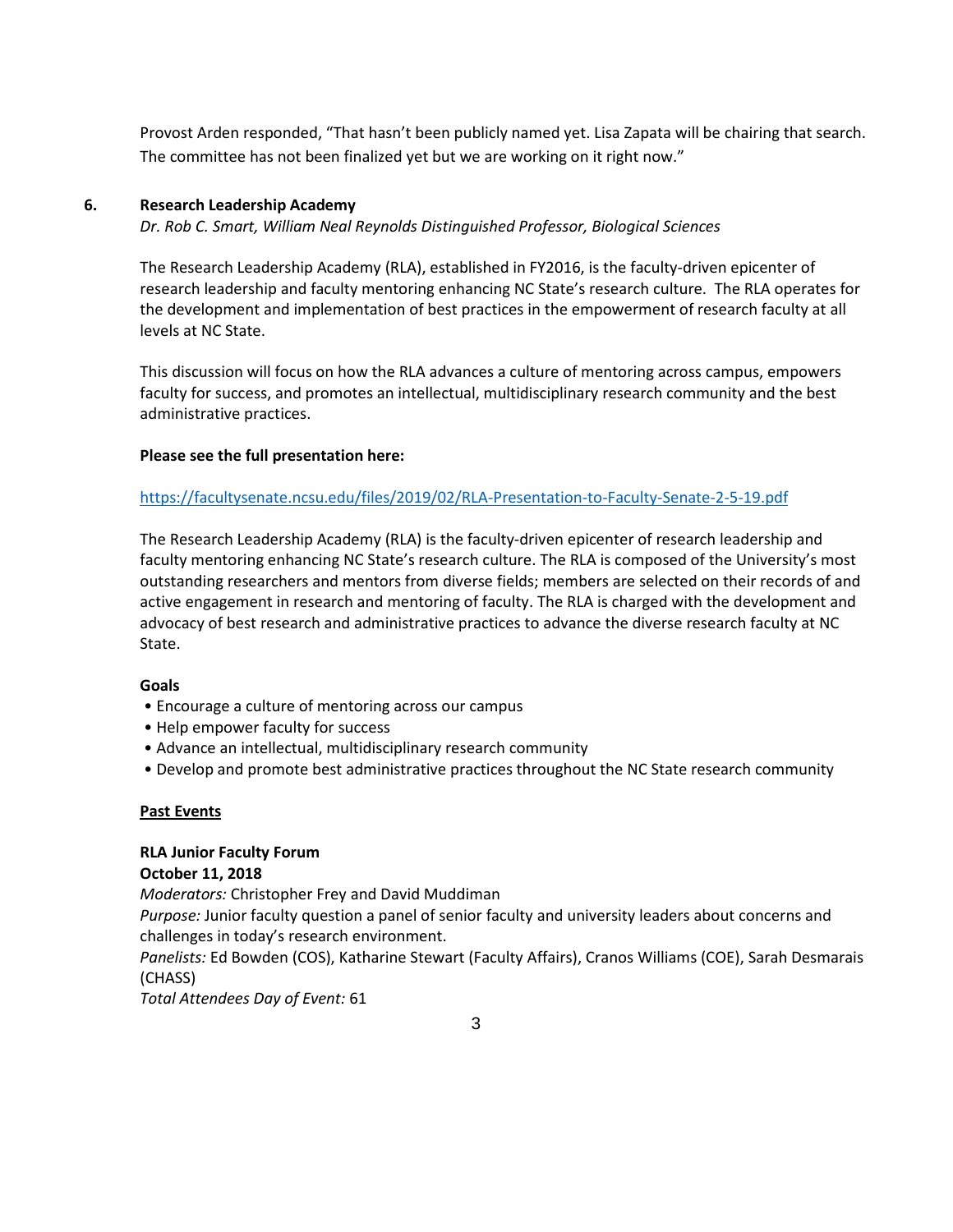# **RLA Lunch and Learn: Navigating International Research**

### **December 5, 2018**

*Moderators:* Erin Sills and Cathrine Hoyo

*Purpose:* Opportunity to question a diverse panel with knowledge of participating in international research at NC State.

*Panelists:* Nora Haenn (CHASS), Sid Thakur (CVM), Andy Grieshop (COE), Carla Barbieri (CNR), David Jordan (CALS), David Dixon (Global), Ingrid Schmidt (Global)

*Total Attendees Day of Event:* 47

# **RLA hosted speaker Melissa Marshall "Powerful Presentations"**

# **January 15, 2019**

*Purpose:* Teach great communication skills to scholars, scientists, and engineers so they can effectively present complex ideas to a general audience.

*Participants from every college This event was also live-streamed Total Attendees Day of Event:* 122

# **Future Events**

### **RLA Lunch and Learn: Opportunities and Challenges of Interdisciplinary Research February 27, 2019**

*RLA Hosts:* Alyson Wilson and Marie Davidian

*Moderator:* Fred Wright

*Purpose:* Learn about interdisciplinary research programs, engaging students in interdisciplinary activities, NC State's Center and Institutes, and more.

*Panelists:* • Katharine Stewart, Faculty Affairs • Chris McGahan, COS • Jean Ristaino, CALS • Maria Mayorga, COE • Nora Haenn, CHASS

# **University Research Symposium**

# **March 21, 2019**

*Purpose:* Introduce research scholars and to explore opportunities for new partnerships. This year's focus will be on opportunities and intellectual challenges in cross- and multi-disciplinary research. *Symposium Chair and Co-Chair:* Greg Parsons and Sharon Joines

*Symposium Committee has representation from all ten colleges.* 

*Invited Presenters:* Matthew Booker (CHASS), Ralph Dean (CALS), Fred Gould (CALS), Veena Misra (COE), Ann Ross (COS), and Gavin Smith (COD).

# **Want to learn more about the RLA and their upcoming events?**

**Visit: research.ncsu.edu/rla**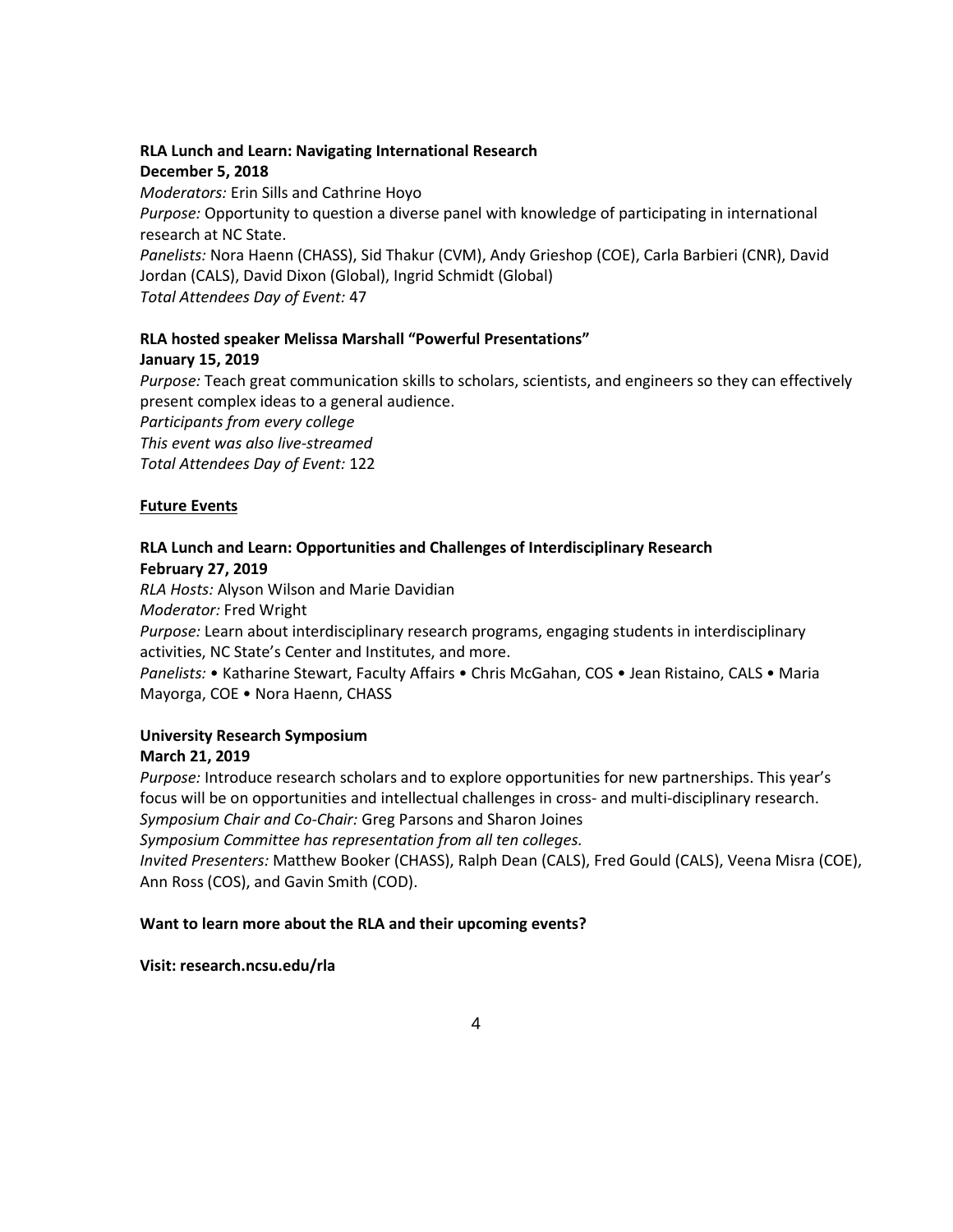### **Questions/Discussion**

*Chair Bird:* Can you tell what does giving service back to the University look like? What kind of activities do these members engage in?

Dr. Smart responded that all of the events that he discussed were organized by members of the RLA. Many of the panelists are members of the RLA. So basically, being a member of the RLA, it is expected that you would be involved in the organization of one of these events. He added that there may be one particular topic that is meaningful to you that you think is important for other faculty and you can bring that to the RLA and to the forefront and organize a lunch and learn or a forum around that topic area.

*Chair-Elect Kellner:* Is there a term for membership?

Dr. Smart responded that it is a life-time membership with expectations that members would be active for at least the first three years.

*Chair-Elect Kellner:* Does this organization follow models from other universities?

Dr. Smart responded that he does not know the answer to that. "It was started through the University Research Council in 2014 and then it followed through to be initiated in 2016."

*Chair-Elect Kellner:* How many events per year is the appropriate number for the RLA in the next four or five years?

Dr. Smart responded that they have been operating on about six events or so over two semesters; one of those events is really a closed meeting of the RLA and in some cases the Provost or the Chancellor or the Vice Chancellor for Research, in terms of getting a better understanding of the strategic plan or where the new Vice Chancellor of Research is directing that office.

*Chair Bird:* If a faculty member wanted to access the mentorship, what does that look like?

Dr. Smart responded that there is no one-on-one mentoring, but that is not to say that RLA members do not mentor other faculty within their departments or centers or institutes, but one-on-one faculty mentoring is not necessarily part of RLA. "It's more planning and presenting these events that we think are important for faculty."

*Senator Berry-James:* Are you presenting research or are you presenting perspective?

Dr. Smart responded that at the Research Symposium they will present research. "A lot of the research that will be presented in March is focused on interdisciplinary/trans-disciplinary research at NC State. The other topics are really more related to topic areas that are important for faculty." He added that it is really providing advice from a panel of folks that have quite a lot of experience at the University.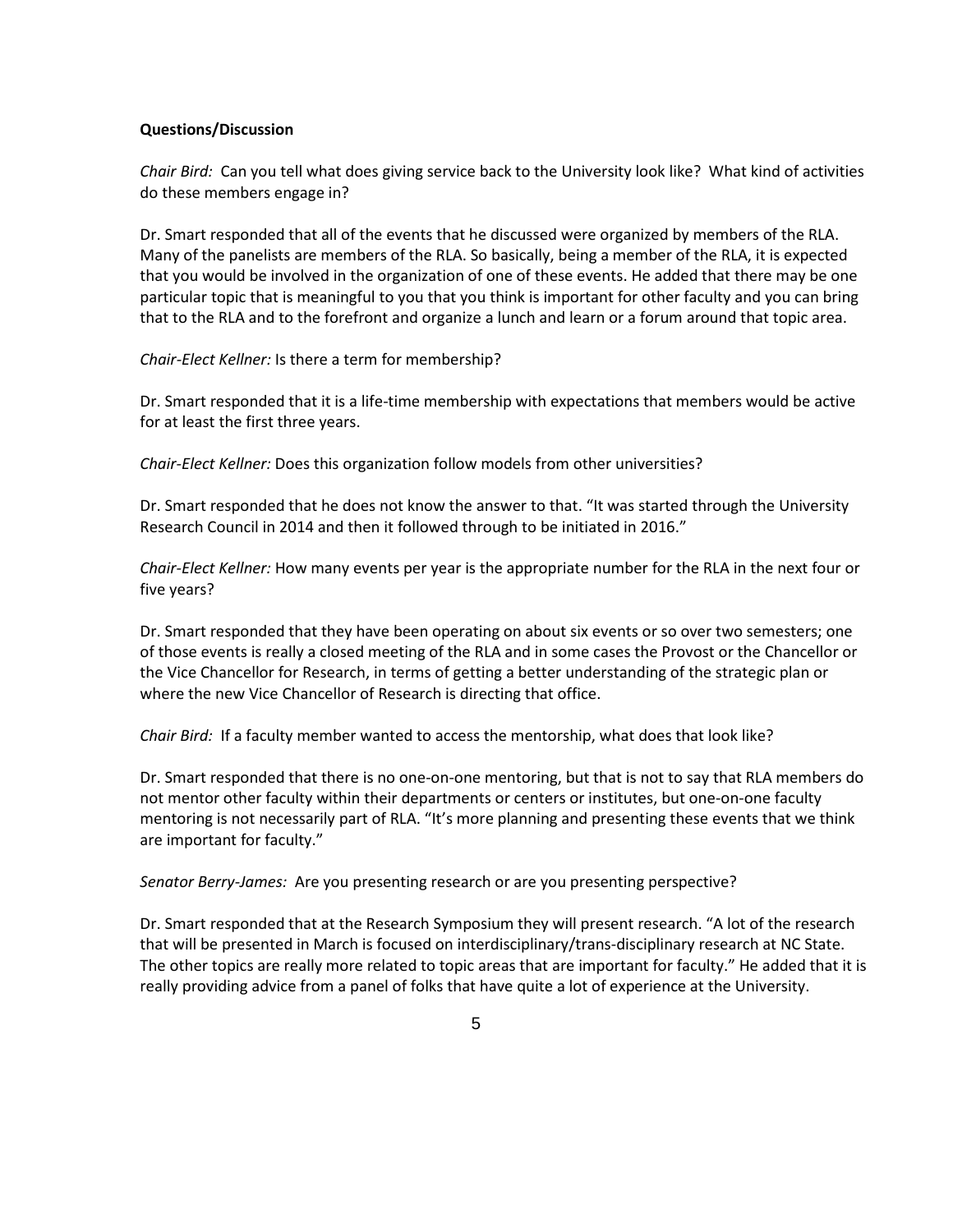### **7. Old and New Business**

- **a.** Each Senator who is representing the Faculty Senate on a University Standing Committee gives a very brief oral update of activity; visit https://facultysenate.ncsu.edu/committees-2/universitystanding-committees-faculty-senate-liaisons/
- **b.** Elections Update *Hans Kellner, Chair-Elect of the Faculty*
- **c.** Faculty Assembly Update, *Carolyn Bird, Chair of the Faculty*

### **a. University Standing Committee Reports**

| Senator/Liaison     | <b>University Standing Committee</b>           | <b>Spring 2019 Report</b>                                                                                                                                                   |
|---------------------|------------------------------------------------|-----------------------------------------------------------------------------------------------------------------------------------------------------------------------------|
| Angie Smith         | Admissions Board Graduate School - Spring 2019 | No report                                                                                                                                                                   |
| Barbara Kirby       | Extension, Engagement, Economic Development    | No report                                                                                                                                                                   |
| <b>Beth Fath</b>    | Campus Environment Sustainability Team         | No communication                                                                                                                                                            |
| Carolyn Bird        | Watauga, Honorary Degree                       | Have not met                                                                                                                                                                |
| Darby Orcutt        | Commencement                                   | Committee meets once per semester<br>for a very long meeting. Met in the fall<br>for December 2018 commencement<br>and will meet soon regarding Spring<br>2019 Commencement |
| Deniz Eseryel       | Watauga Medal Nomination Committee             | Have not met                                                                                                                                                                |
| Donna Carver        | Watauga Medal Nomination Committee             | Have not met                                                                                                                                                                |
| Hans Kellner        | Watauga Medal Nomination Committee             | Have not met                                                                                                                                                                |
| <b>Harry Perros</b> | <b>University Research Committee</b>           | No report                                                                                                                                                                   |
| Helmut Hergeth      | University Courses and Curricula               | Committee has been very busy with the<br>120 credit hour mandate; the<br>management system has been a great<br>help and takes some faculty burden.                          |
| Jane Lubischer      | Watauga Medal Nomination Committee             | Have not met                                                                                                                                                                |
| Jennifer Kuzma      | <b>Honorary Degree</b>                         | No report                                                                                                                                                                   |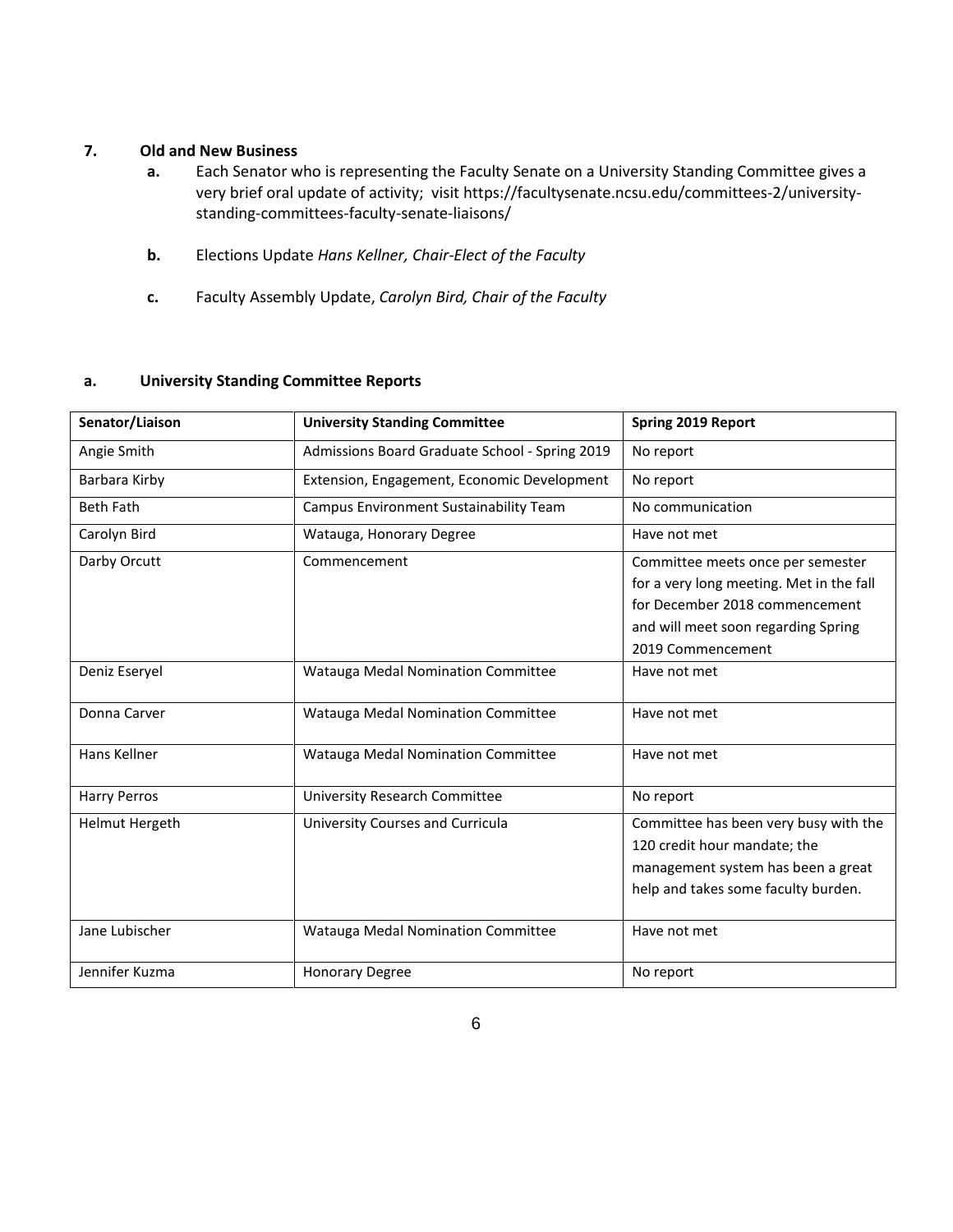| Jeremiah Feducia | <b>Council on Athletics</b>                                                  | Committee meets once per month and<br>we hear from a coach and a student<br>athlete and get their perspective about<br>what their priorities are. The group<br>consists of people form Athletics, as<br>well as a great number of faculty. One<br>of our responsibilities is to approve<br>student eligibility each semester and<br>during the summer. We provide a lot of<br>oversight. We have created new bylaws<br>for the committee on legislation,<br>student health and wellness<br>student athlete committee. We receive<br>updates about what is going on in<br>respect to educational campaigns and<br>increased involvement on campus. Of<br>note is that during the Virginia men's<br>basketball game, scholar athletes with a<br>GPA of 3.0 or greater were honored. NC<br>State has 550 student athletes, and<br>over 300 of them, were honored as<br>scholar athletes. |
|------------------|------------------------------------------------------------------------------|---------------------------------------------------------------------------------------------------------------------------------------------------------------------------------------------------------------------------------------------------------------------------------------------------------------------------------------------------------------------------------------------------------------------------------------------------------------------------------------------------------------------------------------------------------------------------------------------------------------------------------------------------------------------------------------------------------------------------------------------------------------------------------------------------------------------------------------------------------------------------------------|
| John Fitzpatrick | <b>Union Activities Board</b>                                                | No communication                                                                                                                                                                                                                                                                                                                                                                                                                                                                                                                                                                                                                                                                                                                                                                                                                                                                      |
| Josh Boyer       | <b>University Housing</b>                                                    | No communication                                                                                                                                                                                                                                                                                                                                                                                                                                                                                                                                                                                                                                                                                                                                                                                                                                                                      |
| Kerry Havner     | Lifelong Faculty Involvement & Libraries and<br>University Library Committee | Met in early December and two items<br>were discussed; Dr. Kellner expressed<br>interest in hearing more from HR about<br>the consultant's report and also an<br>issue about the difference in<br>departments regarding the presence of<br>Emeritus or Emerita faculty on their<br>websites. Additionally, the question of<br>email access for retired faculty and the<br>required annual re-certification by the<br>departmental HR liaisons. If the<br>recertification process does not occur,<br>they lose email access. They discussed<br>ways to address this issue and<br>streamline this process so email<br>interruptions are minimized.<br>The University Library Committee met<br>on Friday and there were presentations<br>regarding the upcoming changes in the                                                                                                           |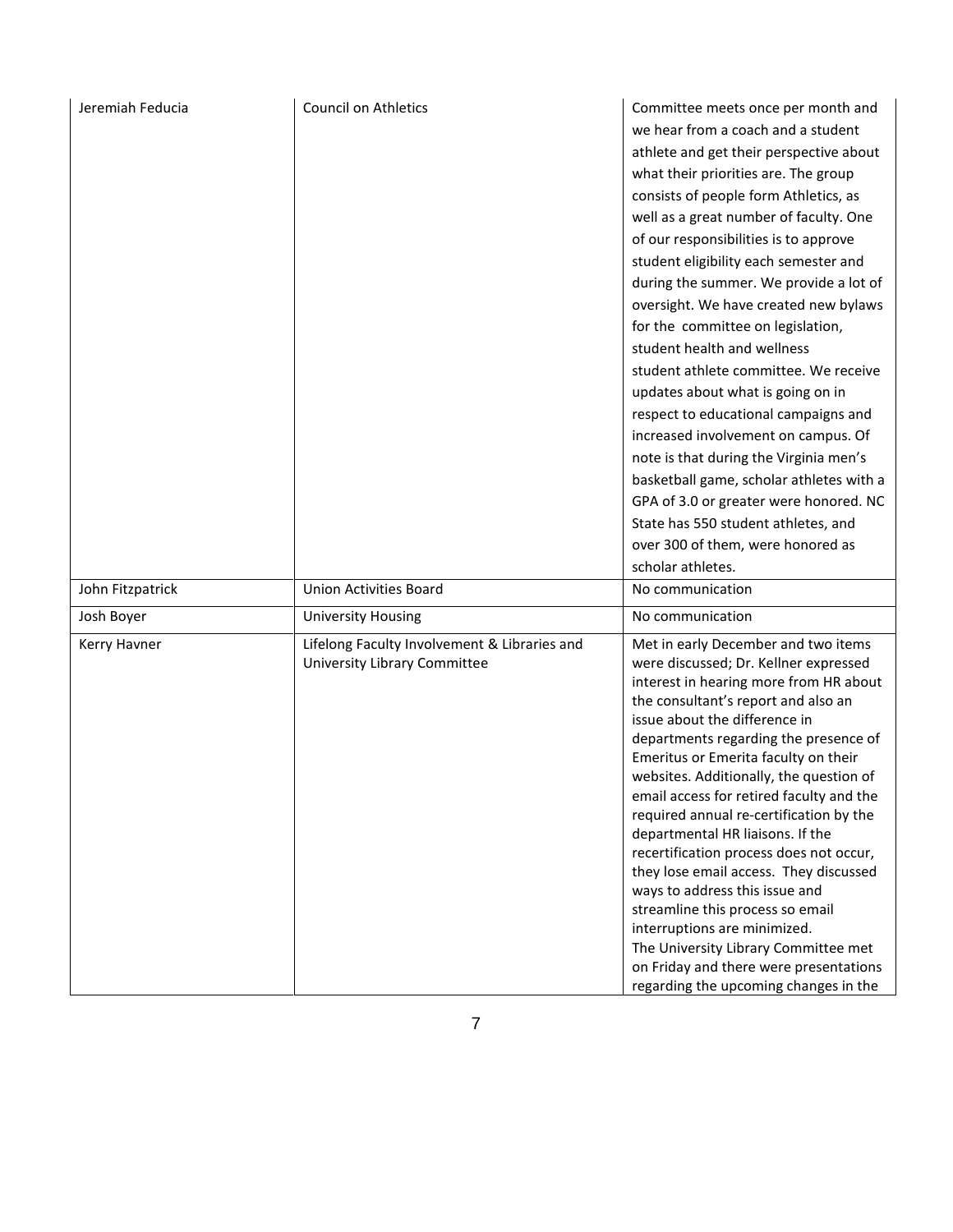|                           |                                          | library. The budget was also discussed<br>in the meeting.                                                                                                                                                                                                                                                                           |
|---------------------------|------------------------------------------|-------------------------------------------------------------------------------------------------------------------------------------------------------------------------------------------------------------------------------------------------------------------------------------------------------------------------------------|
| Kimberly Ange-van Heugten | <b>Common Reading</b>                    | Met several times (online and in<br>person) in the summer and fall of 2018<br>after reading and discussing various<br>texts for the 2019 freshmen student<br>selection - the text recommendations<br>have been submitted and should be<br>determined this spring                                                                    |
| Mary Beth Hawkins         | Council on the Status of Women           | To report next meeting                                                                                                                                                                                                                                                                                                              |
| Mathew Rever              | <b>Bookstores</b>                        | No communication                                                                                                                                                                                                                                                                                                                    |
| Min Liu                   | UCCC                                     | The committee has met many times<br>over the semester and spent a great<br>deal of time talking about prerequisites<br>and major changes.                                                                                                                                                                                           |
| Natalie Cooke             | Undergraduate Admissions                 | Committee has met twice; discussed<br>current numbers and also talked about<br>the process for continuation and re-<br>admit appeals. Also discussed training<br>needs for academic advisors to<br>encourage them to provide qualitative<br>feedback about whether or not a<br>student is ready to continue or to be<br>readmitted. |
| <b>Neal Parker</b>        | Registration, Records & Calendar         | No report                                                                                                                                                                                                                                                                                                                           |
| P.K. Lim                  | Group Insurance and Benefits             | No communication                                                                                                                                                                                                                                                                                                                    |
| Paul Huffman              | <b>Honorary Degree</b>                   | No report                                                                                                                                                                                                                                                                                                                           |
| Paul Williams             | Evaluation of Teaching & Honorary Degree | Committee has been meeting<br>frequently - issue considering is<br>assessment of how should student<br>evaluation of teaching be used.<br>Issues with how they are being used.                                                                                                                                                      |
| <b>Philip Sannes</b>      | Speakers and Lectures                    | Committee has met once. There is<br>continuity between last year and this<br>year; some plans have been finalized<br>and announcements are forthcoming.                                                                                                                                                                             |
| Rajade Berry-James        | University Diversity Advisory Council    | Three meetings, has attended one.<br>Many updates have been provided. In<br>the last meeting restorative practices<br>around bias on campus was discussed.<br>Attended a training session and she<br>recommends others participate as well                                                                                          |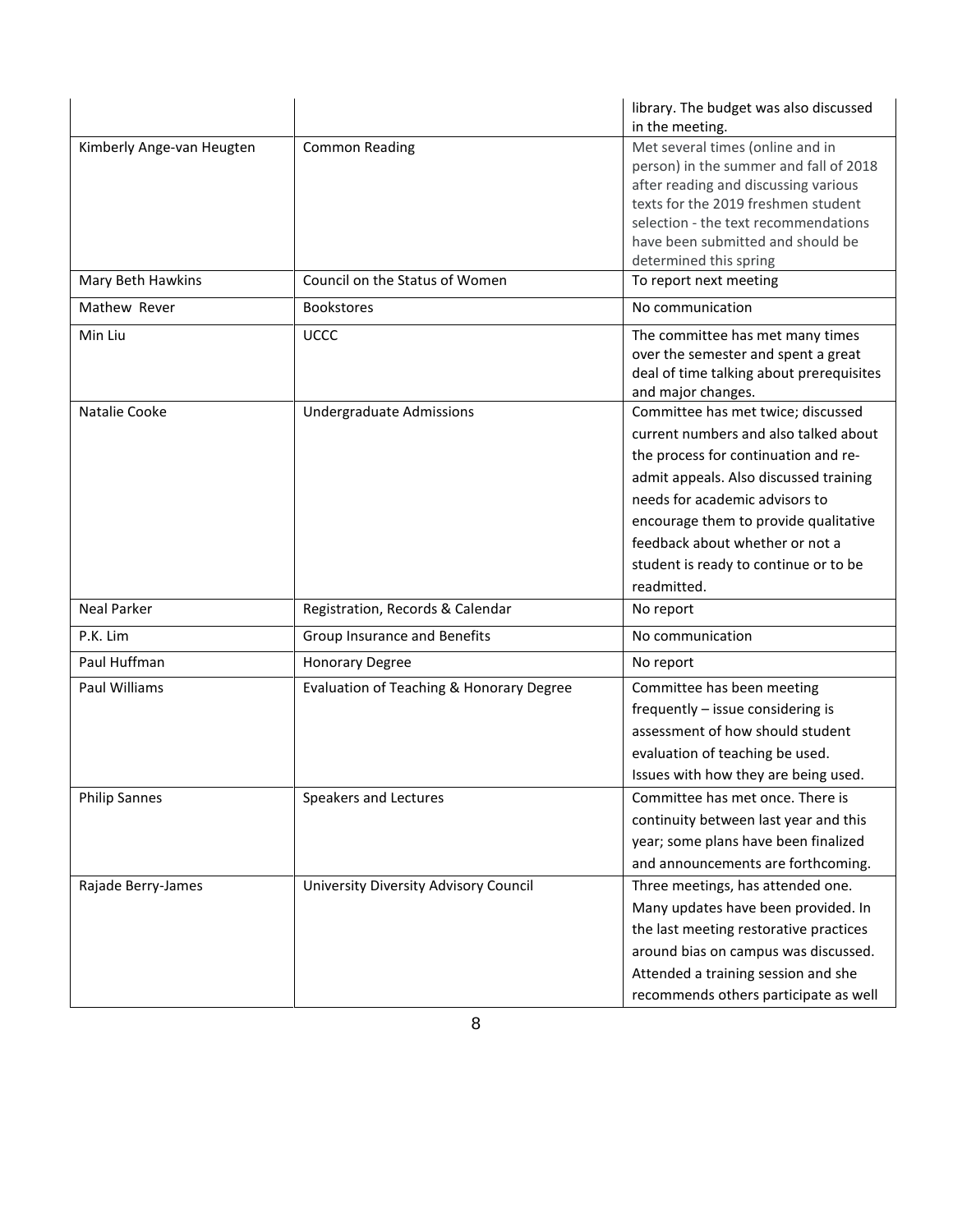| <b>Richard Kotek</b> | Watauga Medal Nomination Committee                       | Have not met                                                                                                                                                                                                                                |
|----------------------|----------------------------------------------------------|---------------------------------------------------------------------------------------------------------------------------------------------------------------------------------------------------------------------------------------------|
| Robert Hayes         | Undergraduate Admissions                                 | Committee has met twice; discussed<br>current numbers and also talked about<br>the process for continuation and re-<br>admit appeals. Also discussed criteria<br>for success for those students who are<br>on probation and wish to return. |
| Sid Thakur           | University Budget Advisory                               | No communication                                                                                                                                                                                                                            |
| Steven Vincent       | <b>Survey Advisory Committee</b>                         | No communication                                                                                                                                                                                                                            |
| <b>Tom Barrie</b>    | Research Extension and Economic Development<br>Committee | Most recent discussion of the<br>committee is the status of the<br>committee and the role they will play<br>and the appropriate structure that<br>would be needed.                                                                          |

 $\mathbf{r}$ 

### **d.** Elections Update *Hans Kellner, Chair-Elect of the Faculty*

 $\mathbf{L}$ 

 $\mathbf{r}$ 

Chair-Elect Kellner provided information regarding the number of Senate seats available in each College in the upcoming elections.

He is pursuing candidate names and encouraged the Faculty Senate to assist in the recruitment efforts not only for Senate seats but faculty to volunteer to serve on the 603 and 604/607 committees as well.

### **e.** Faculty Assembly Update, *Carolyn Bird, Chair of the Faculty*

Chair Bird provided an update on Faculty Assembly. She provided information about the new Interim President, Dr. William Roper. "He spoke with Faculty Assembly on Friday, January 18th. He is coming into the position in a very strong way. He indicated that he is interim president, which means that he is president for an undetermined amount of time. He stated that he is going to do the job and address whatever issues that need to be addressed. He is not going to delay some decisions for some future president." She added, "He stated that he is a public servant and as such, when you get asked to do a job you say yes, and you do it."

Chair Bird provided information regarding the priorities and goals, which include settling things down in the system office and to continue the important work that President Spellings put in place for the strategic plan. He also is planning to address the need to rebuild the system office staff.